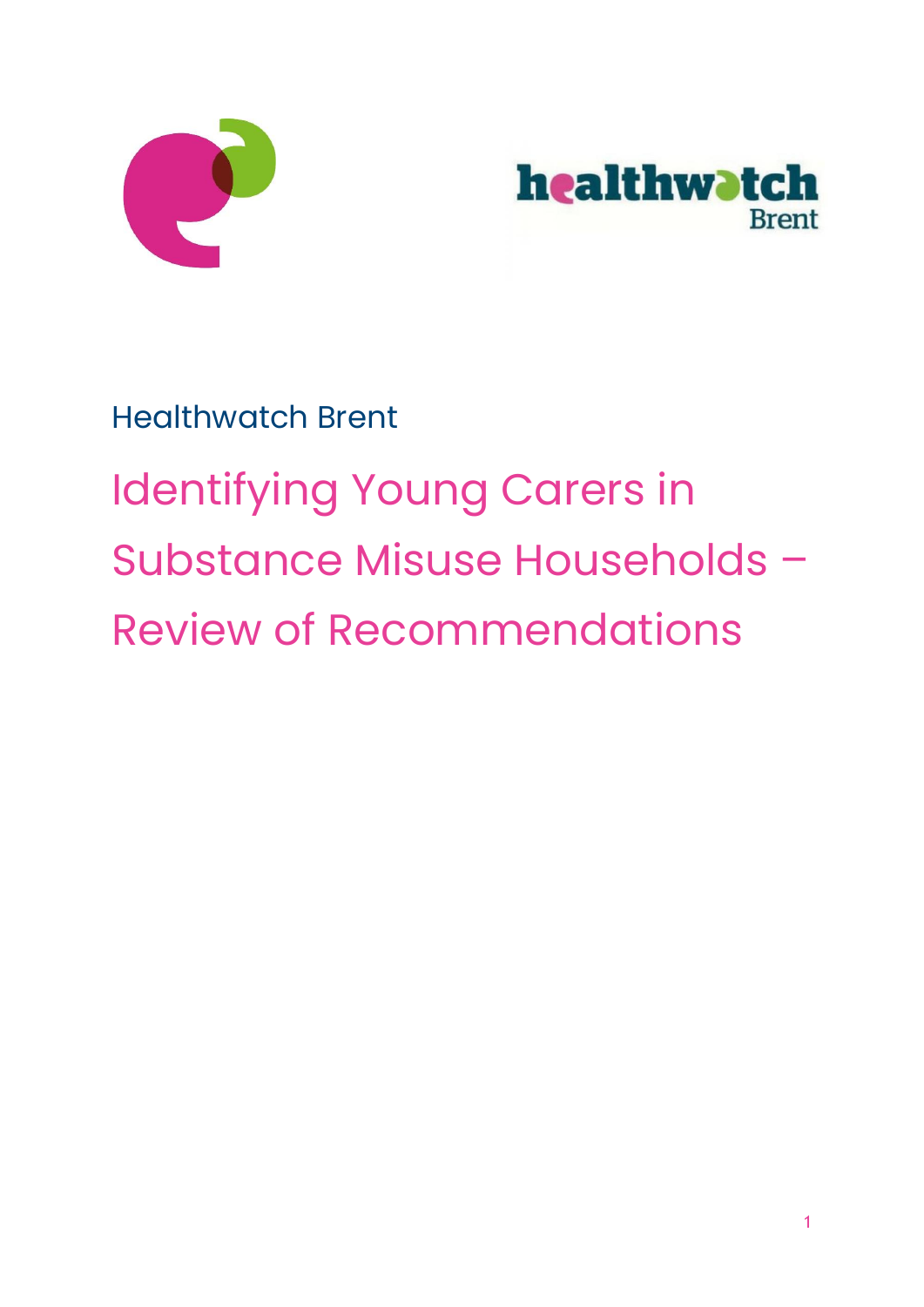## **Contents**

| <b>Introduction</b>              | 3 |
|----------------------------------|---|
| Overview                         | Δ |
| Review of the Recommendations    | 5 |
| <b>Conclusion and Next Steps</b> | 8 |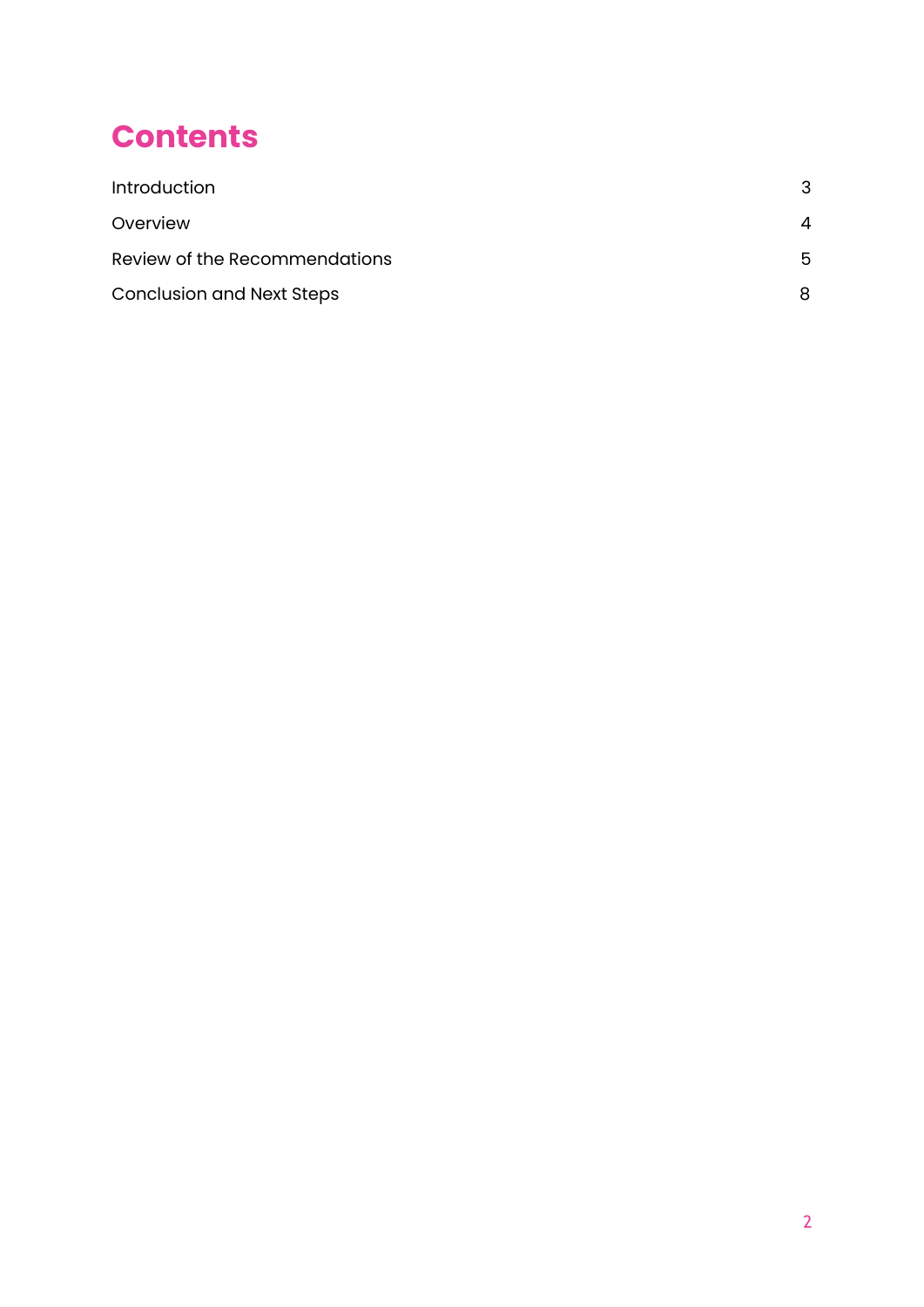# <span id="page-2-0"></span>**Introduction**

This report follows up on the recommendations made by Healthwatch Brent in our report: 'Identifying Young Carers in Substance Misuse Households 2018'. We have reviewed the recommendations and spoken to the organisations involved in the original report to understand how much progress has been made.

#### **Background**

In 2018, Healthwatch Brent funded research by Brent Carers Centre and Addaction (now New Beginnings) looking into the reasons for low numbers of carers being identified from households with substance misuse. This was a result of concerns from staff at Brent Carers Centre, who had identified the low number of referrals. From 102 referrals from Brent Children Services over a set period, none were caring for parents identified as having an addiction. A report on the findings was published in 2018.

In 2021, Healthwatch Brent approached Brent Carers Centre, Addaction, and Brent Family Wellbeing Centre in order to revisit the recommendations in the 2018 report and understand the current situation.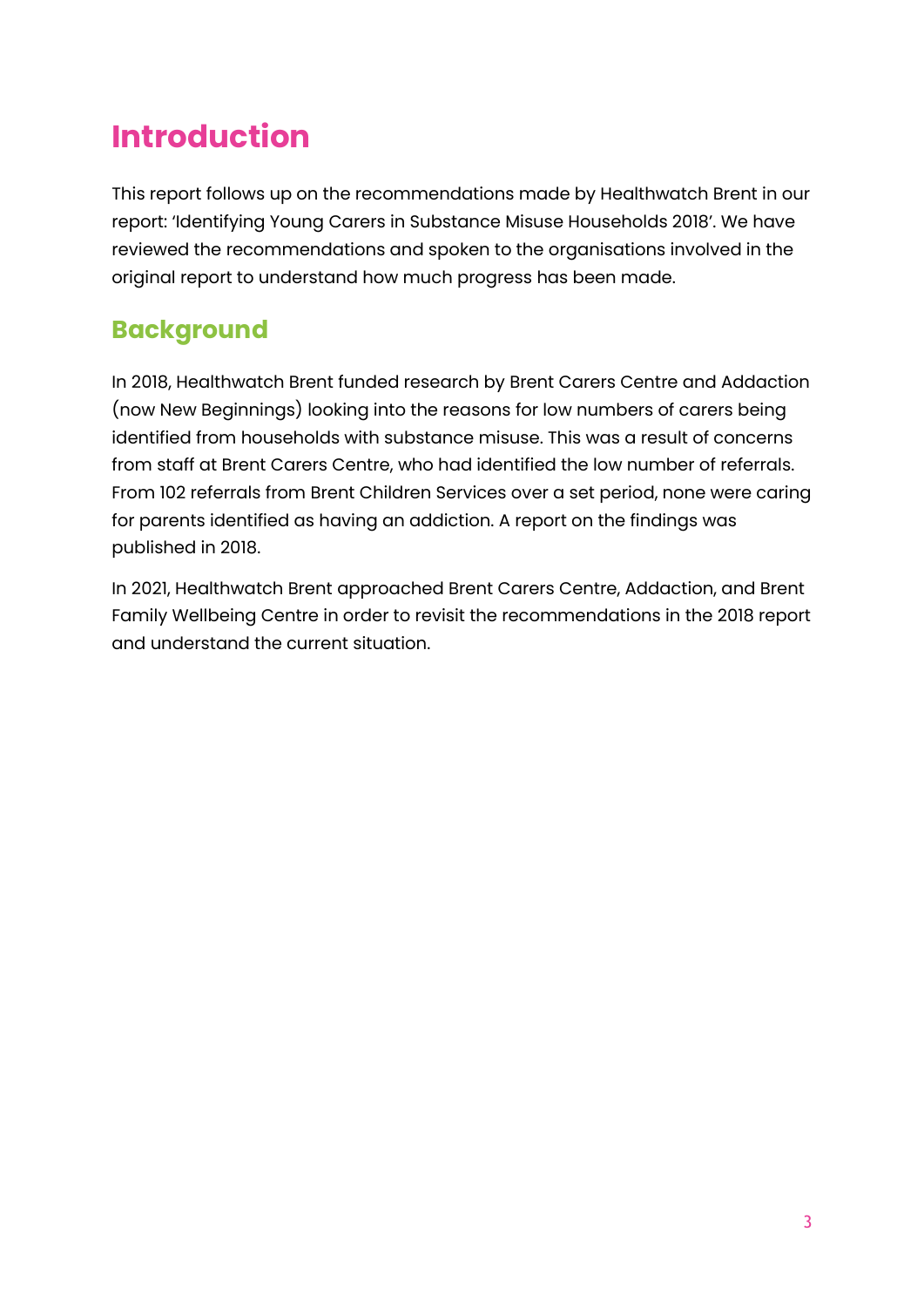## <span id="page-3-0"></span>**Overview**

The 2018 report made seven key recommendations to be actioned by local addiction and carer support services. These were:

- All 'Substance Misuse Workers' to attend Young Carer Awareness Training, as they are trusted by their clients and are best placed to communicate with service users in a non-judgmental and confidential way.
- The job descriptions of 'Substance Misuse Workers' to be modified to include their role in identifying, signposting and making referrals to young support services.
- More publicity and promotion within alcohol services and schools of Young Carer issues and support services available for staff, service users and young people.
- Improve the referral pathways from children's services & schools where it is known that a parent or adult living in the household has an addiction.
- Agencies to identify a Carers Champion as a lead in all schools and substance misuse support services in the borough.
- Young Carer Services to appoint a designated Specialist Young Carers Outreach Worker assigned to work with addiction services in the borough.
- A dedicated phone line for young people in substance abuse families to call or increased promotion of Childline.

The groups that we approached told us that the recommendations are still relevant and appropriate following the Covid-19 pandemic. They explained that: "with families being home together during lockdown and with the strain on people's mental health, it is likely more adults are using alcohol at home."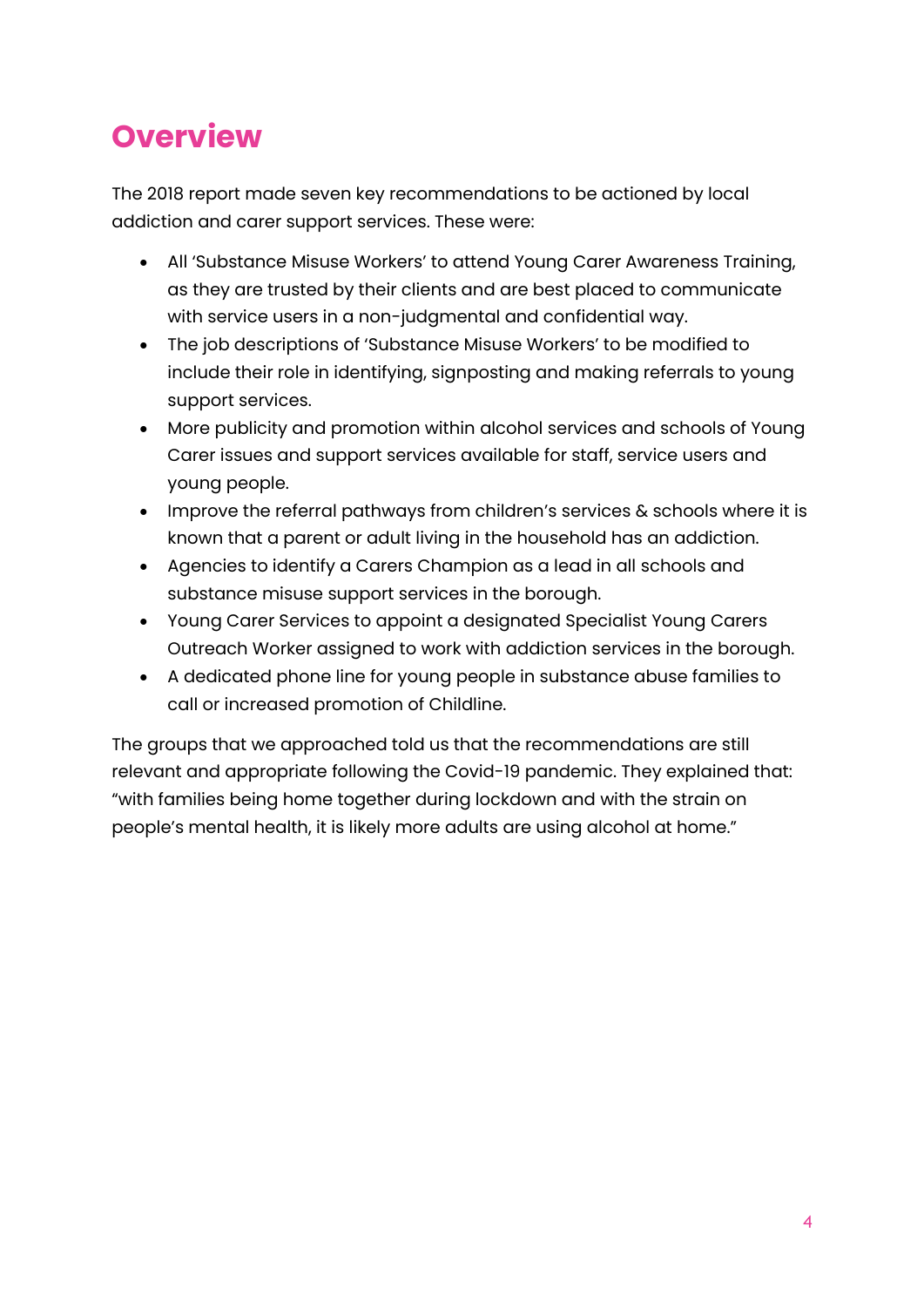## **Review of the recommendations**

Several of the recommendations made in the 2018 report have been fulfilled or partially fulfilled. This has included increased training, the introduction of referral pathways for young carers living in substance misuse families, better promotion of support directly to young people, and the start of a Young Carers Champion Programme to improve awareness of support for young carers.

Unfortunately, the impact of the pandemic and other service pressures has slowed progress in some of these areas. Areas such as education/training of staff and promotion of services to young people could be expanded on or developed further. This would ensure better awareness of the services that are available and the issues that young people face.

Below we have outlined whether each recommendation has been fulfilled, partially fulfilled, or not fulfilled.

**Recommendation one:** All 'Substance Misuse Workers' to attend Young Carer Awareness Training, as they are trusted by their clients and are best placed to communicate with service users in a non-judgmental and confidential way.

This recommendation has been partially fulfilled. In-house training is now offered by the Family Wellbeing Centre and Safeguarding Young Carers Training is available within the borough as an optional training program. There has also been work done to raise awareness of the issues that Young Carers face specifically related to substance misuse. However, not all staff are taking up the offer of training. The groups we approached told us that making this a mandatory part of induction could lead to further improvement.

**Recommendation two:** The job descriptions of 'Substance Misuse Workers' to be modified to include their role in identifying, signposting and making referrals to young support services.

The Family Wellbeing Centre have taken this proposal to managers of different substance support agencies including Addaction, WDP and B3, however it has not been implemented.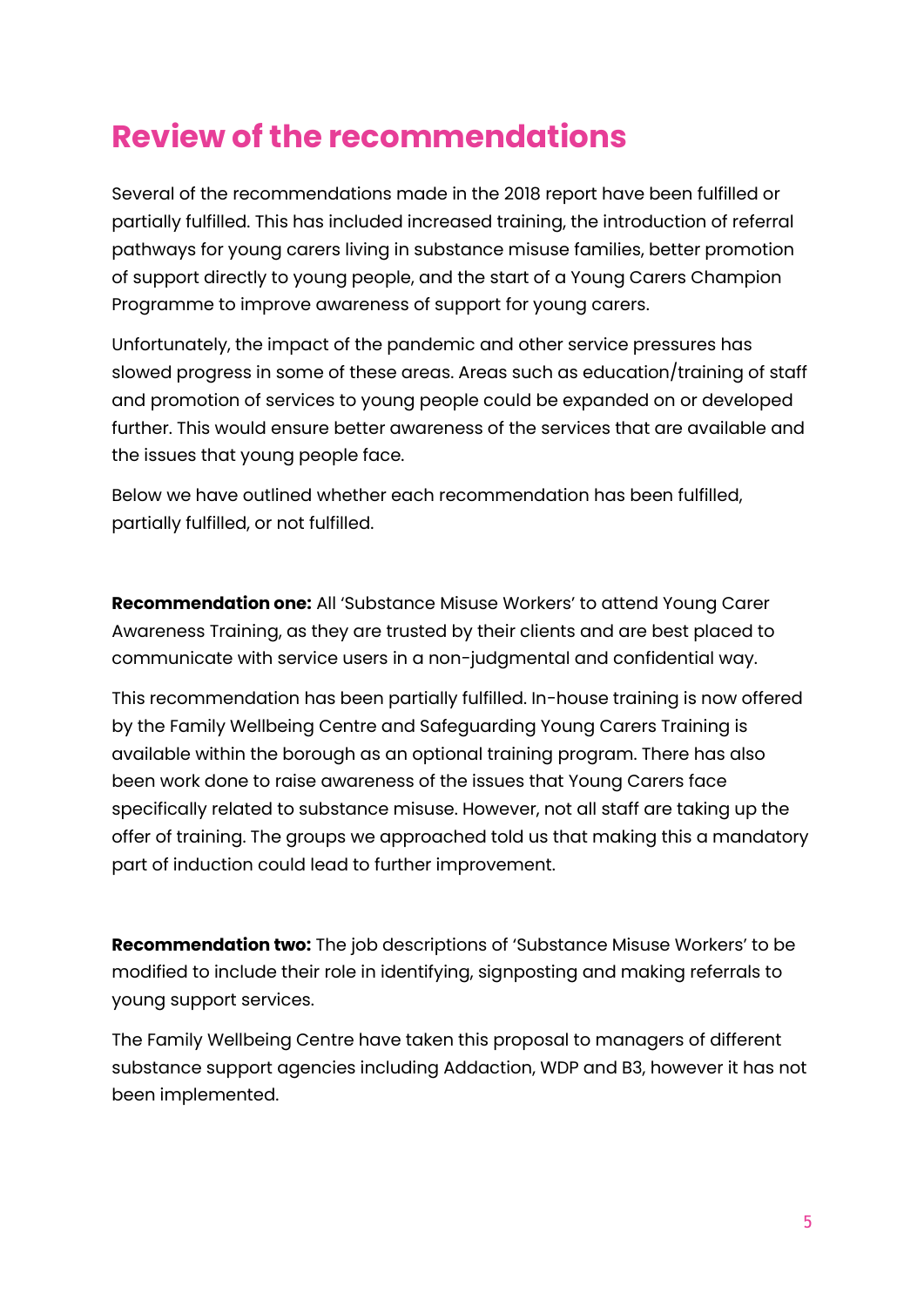**Recommendation three:** More publicity and promotion within Alcohol Services and schools of Young Carer issues and support services available for staff, service users and as young people.

This recommendation has been achieved, with continuous promotion of young carers support through schools as well as other forums and outreach opportunities. Groups that we have engaged with have stated that: "It would be good to re-engage with substance support agencies." This would allow for more comprehensive publicity and promotion going forwards.

**Recommendation four:** Improve the referral pathways from children services & schools where it is known that a parent or adult living in the household has an addiction.

Referral pathways are now in place, improving the ease with which young people living in households with substance misuse can be referred for young carers support programmes. However, there is still more work to do encouraging these families to come forward. The Family Wellbeing Centre explained that: "[families] fear that asking for support from external agencies will create a risk of social care being involved and children potentially being removed. It is difficult to address this stigma."

**Recommendation five:** Agencies to identify a Carers Champion as a lead in all Schools and Substance Misuse Support Services in the borough.

Work has begun on this, however progress has been slowed by the impact of the pandemic. When the Family Wellbeing Centre meet with a partner agency, they now identify the individual that they meet with as a Young Carer Champion. This ensures that the Champion ensures relevant information and updates. A strategic Young Carer Champions group has been established to steer the work.

**Recommendation six**: Young Carer Services to appoint a designated Specialist Young Carers Outreach Worker assigned to work with Addiction Services in the borough.

This has not been fulfilled. Work needs to be done to link Brent's existing Young Council Outreach Workers in with existing addiction services.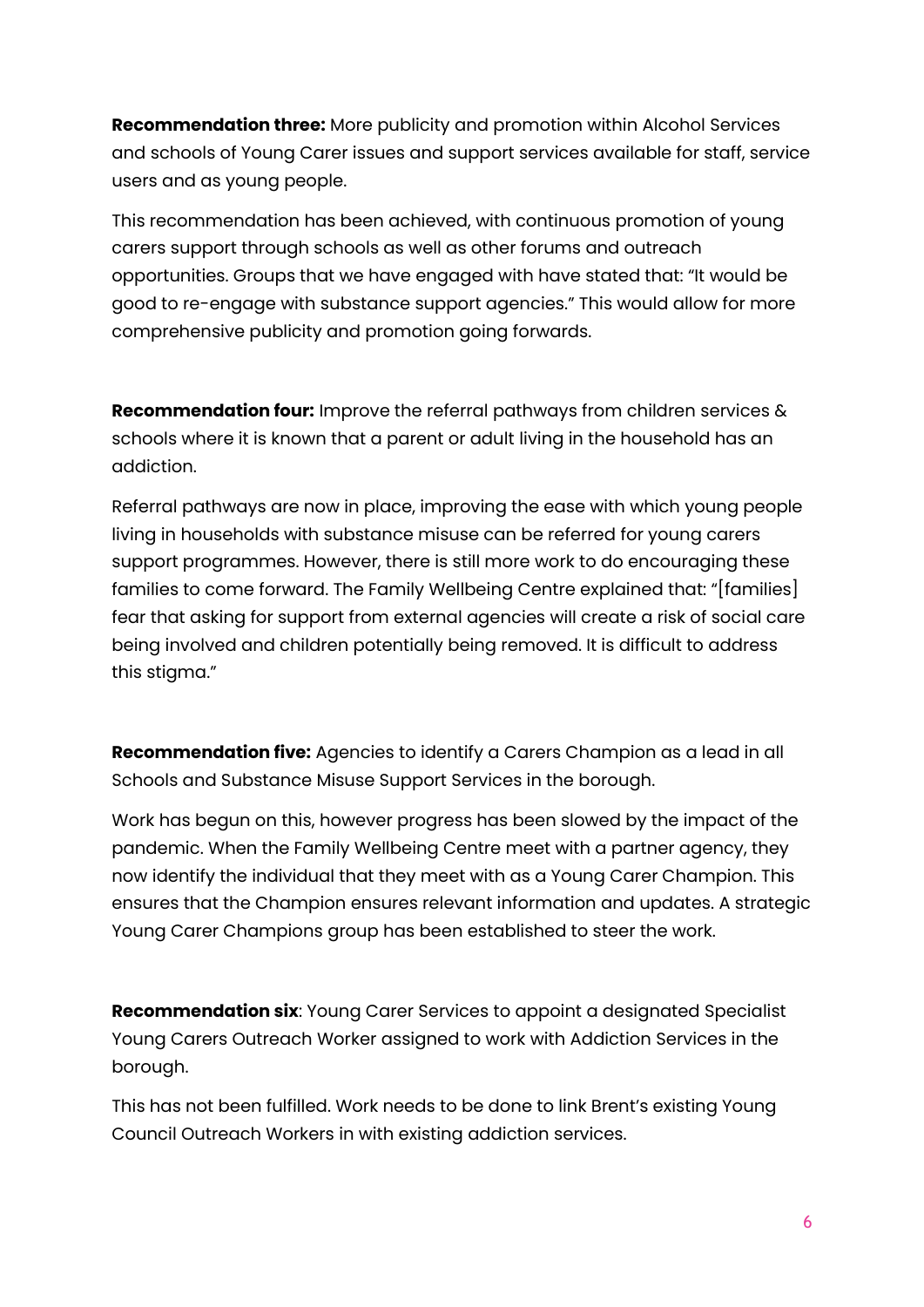**Recommendation seven**: A dedicated phone line for young people in substance abuse families to call, or increased promotion of Childline.

Although a dedicated phoneline has not been established, there are several routes available for young people living in substance abuse families to seek support. These include Brent Gateway Partnerships, Brent Family Front Door and local Family Wellbeing Centres.